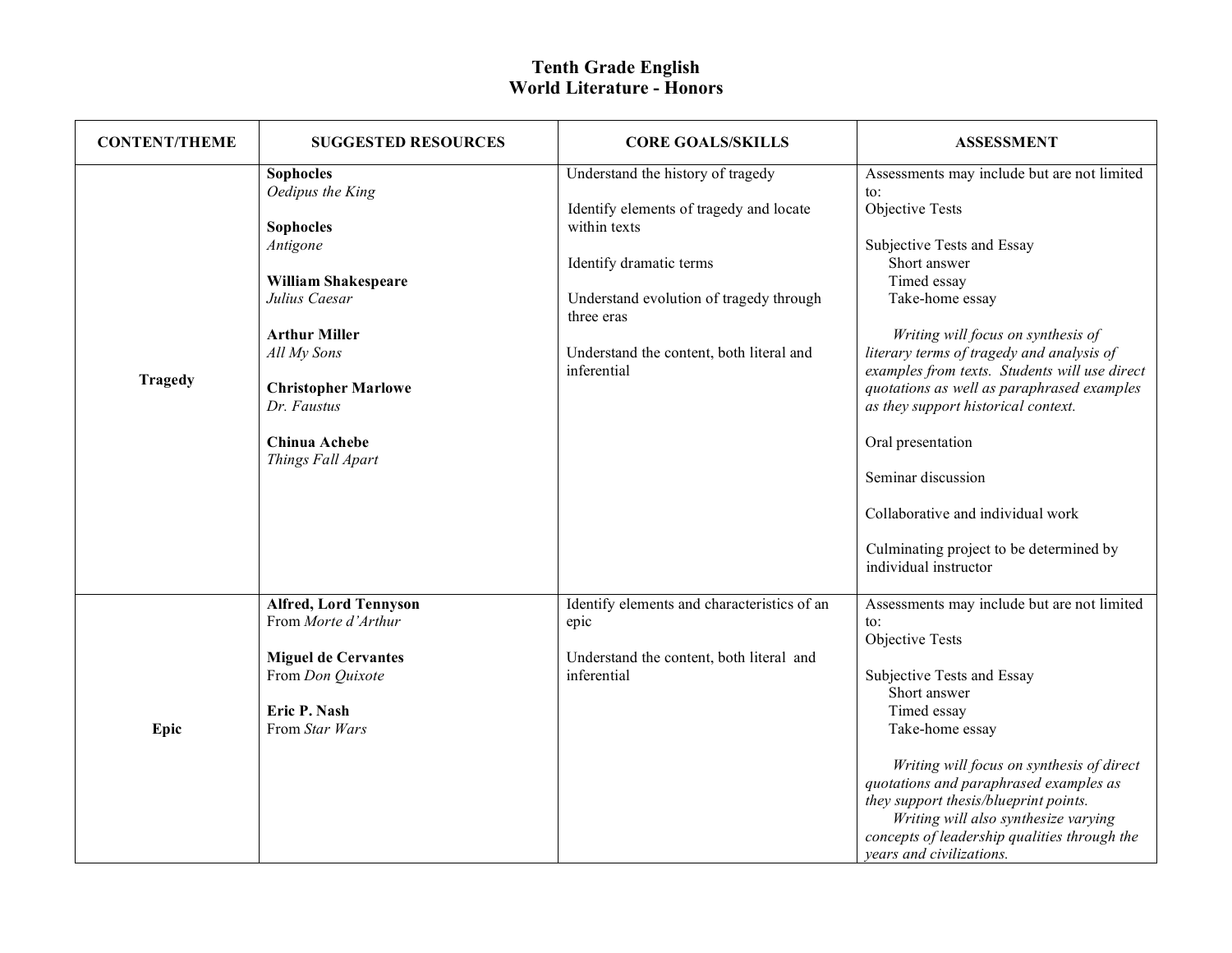|                               |                                                                                                 |                                                                                                                                                                                                                                                                                               | Preparation and presentation of<br>skits/dramatic interpretations<br>Culminating project to be determined by<br>individual instructor                                                                                                          |
|-------------------------------|-------------------------------------------------------------------------------------------------|-----------------------------------------------------------------------------------------------------------------------------------------------------------------------------------------------------------------------------------------------------------------------------------------------|------------------------------------------------------------------------------------------------------------------------------------------------------------------------------------------------------------------------------------------------|
| Leadership and<br>Citizenship | Chinua Achebe<br>"Civil Peace"<br><b>Noa Ben Artzi-Pelossof</b><br>"Eulogy for a Fallen Leader" | Determine characteristics of a good leader<br>vs. an effective leader<br>Understand how leaders gain and lose power<br>Identify characteristics of good citizenship<br>Analyze the historical evolution of<br>leadership qualities<br>Understand the content, both literal and<br>inferential | Assessments may include but are not limited<br>to:<br>Objective Tests<br>Subjective Tests and Essay<br>Short answer<br>Timed essay<br>Take-home essay<br>Oral presentation<br>Culminating project to be determined by<br>individual instructor |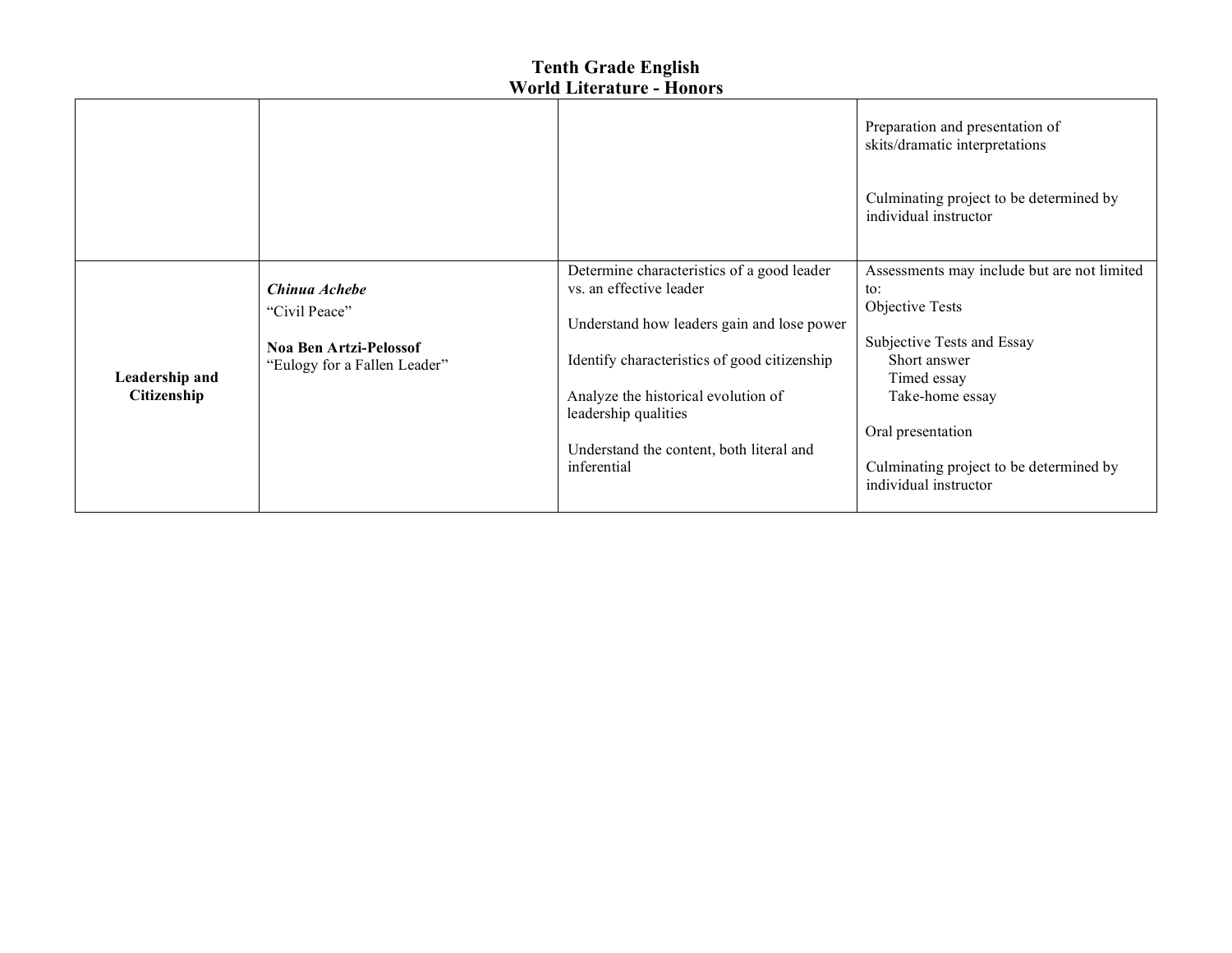| <b>CONTENT/THEME</b>                 | <b>SUGGESTED RESOURCES</b>                  | <b>CORE GOALS/SKILLS</b>                 | <b>ASSESSMENT</b>                           |
|--------------------------------------|---------------------------------------------|------------------------------------------|---------------------------------------------|
|                                      | <b>Franz Kafka</b><br>"Before the Law"      |                                          |                                             |
|                                      | Essay by Aristotle                          |                                          |                                             |
|                                      | Essay by Cicero                             |                                          |                                             |
|                                      | Essay by Saint Augustine                    |                                          |                                             |
|                                      | Essay by John Salisbury                     |                                          |                                             |
| Leadership and<br>Citizenship, Cont. | Essay by John Locke                         |                                          |                                             |
|                                      | Essay by Thomas Jefferson                   |                                          |                                             |
|                                      | <b>William Golding</b><br>Lord of the Flies |                                          |                                             |
|                                      | Nicolo Machiavelli<br>The Prince            |                                          |                                             |
|                                      | Shakespeare<br>Henry the IV, Pt. 1          |                                          |                                             |
|                                      | <b>Frank McCourt</b>                        | Identify characteristics and elements of | Assessments may include but are not limited |
|                                      | From Angela's Ashes                         | autobiography and biography              | to:<br>Objective Tests                      |
|                                      | <b>Dylan Thomas</b>                         | Understand author's point of view        |                                             |
|                                      | "A Child's Christmas in Wales"              | Understand the content, both literal and | Subjective Tests and Essay<br>Short answer  |
| <b>Biography</b> and                 | <b>Elie Wiesel</b>                          | inferential                              | Timed essay                                 |
| Autobiography                        | "Keep Memory Alive"                         |                                          |                                             |
|                                      | <b>Langston Hughes</b>                      |                                          |                                             |
|                                      | "Marian Anderson: Famous Concert Singer"    |                                          |                                             |
|                                      | <b>Christy Brown</b><br>From My Left Foot   |                                          |                                             |
|                                      |                                             |                                          |                                             |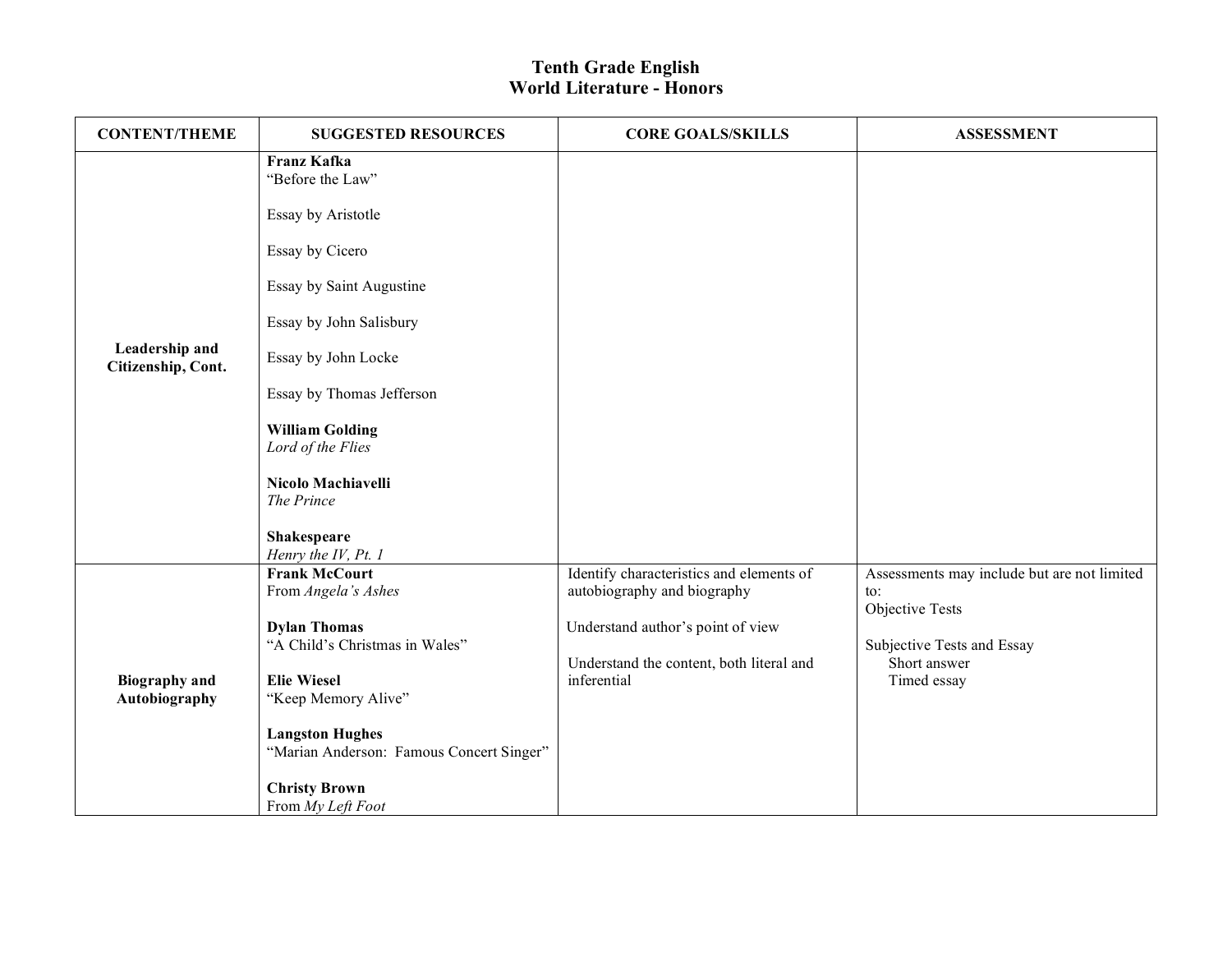| <b>CONTENT/THEME</b>                         | <b>SUGGESTED RESOURCES</b>                                                                                                                                                                                                                                                                                                                                                           | <b>CORE GOALS/SKILLS</b>                                                                                                                                                                                                    | <b>ASSESSMENT</b>                                                                                                                                                                                                                                                                                         |
|----------------------------------------------|--------------------------------------------------------------------------------------------------------------------------------------------------------------------------------------------------------------------------------------------------------------------------------------------------------------------------------------------------------------------------------------|-----------------------------------------------------------------------------------------------------------------------------------------------------------------------------------------------------------------------------|-----------------------------------------------------------------------------------------------------------------------------------------------------------------------------------------------------------------------------------------------------------------------------------------------------------|
| <b>Biography</b> and<br>Autobiography, Cont. | Yoshiko Uchida<br>From Desert Exile: The Uprooting of a<br>Japanese-American Family<br><b>Maya Angelou</b><br>I Know Why the Cage Bird Sings                                                                                                                                                                                                                                         |                                                                                                                                                                                                                             |                                                                                                                                                                                                                                                                                                           |
| Poetry                                       | Yehuda Amichai<br>"A Pace Like That"<br>Tu Fu<br>"Jade Flower Palace"<br>Li Po<br>"The Moon at the Fortified Pass"<br><b>Federico Garcia Lorca</b><br>"The Guitar"<br>Wislawa Szymborska<br>"Some Like Poetry"<br>Ki no Tsurayuki<br>"Tanka"<br><b>Priest Jakuran</b><br>"Tanka"<br><b>Matsuo Basho</b><br>"Haiku"<br>Kobayashi Issa<br>"Haiku"<br><b>Shakespeare</b><br>"Sonnet 18" | Identify forms of poetry: narrative, lyric,<br>dramatic, free verse, haiku, sonnet, tanka<br>Identify poetic terms<br>Identify poetic devices and their function<br>Understand the content, both literal and<br>inferential | Assessments may include but are not limited<br>$\mathsf{to}$ :<br>Objective Tests<br>Subjective Tests and Essay<br>Short answer<br>Timed essay<br>Take-home essay<br>Research-based portfolio project<br>Collaborative group projects<br>Culminating project to be determined by<br>individual instructor |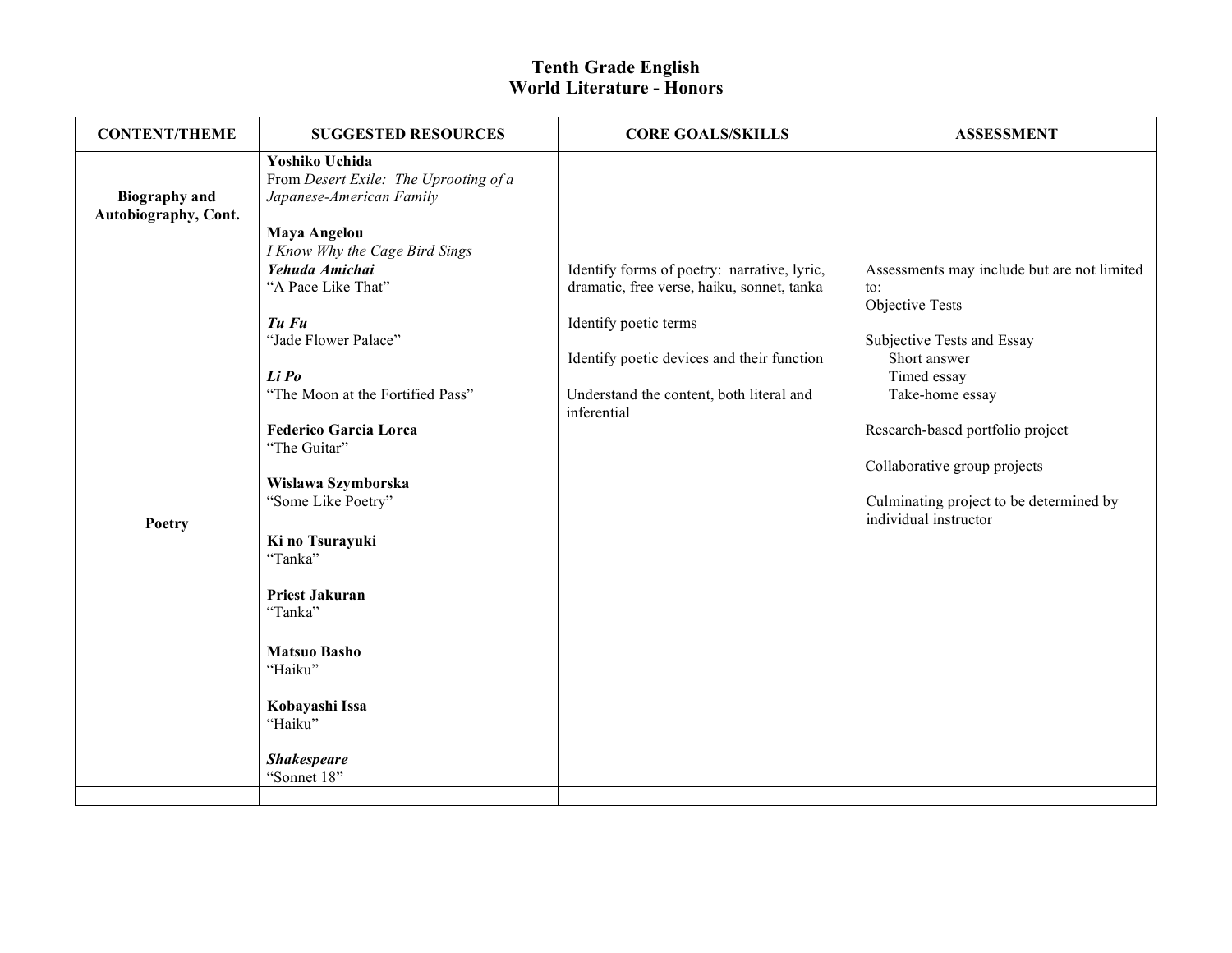| <b>CONTENT/THEME</b>  | <b>SUGGESTED RESOURCES</b>                                                                                                                                                                                                                                         | <b>CORE GOALS/SKILLS</b>                                                                                                                                                                                       | <b>ASSESSMENT</b>                                                                           |
|-----------------------|--------------------------------------------------------------------------------------------------------------------------------------------------------------------------------------------------------------------------------------------------------------------|----------------------------------------------------------------------------------------------------------------------------------------------------------------------------------------------------------------|---------------------------------------------------------------------------------------------|
| Poetry, Cont.         | <b>John Keats</b><br>"La Belle Dame sans Merci"<br><b>John McCrae</b><br>"In Flanders Fields"                                                                                                                                                                      |                                                                                                                                                                                                                |                                                                                             |
| Grammar               | Kennett High School Grammar Book 1,<br>Language Network series, and teacher-<br>generated materials                                                                                                                                                                | Utilize grammar instruction in student<br>writing                                                                                                                                                              | Demonstrate mastery in teacher quizzes and<br>tests<br>Apply concepts in student writing    |
| Writing               | Teacher- and department-generated<br>materials<br>MLA Handbook<br>PSSA materials as available                                                                                                                                                                      | Demonstrate skills in student writing                                                                                                                                                                          | Produce representative examples                                                             |
| Vocabulary            | Vocabulary Workshop H                                                                                                                                                                                                                                              | Identify words in context<br>Utilize new vocabulary in speech and<br>writing<br>Recognize vocabulary words in outside<br>reading<br>Enhance vocabulary mastery as it relates to<br>PSSA and SAT domain scoring | Complete student workbook and teacher<br>quizzes<br>Apply new vocabulary to student writing |
| <b>Summer Reading</b> | Three titles required from the following as<br>grouped by teacher discretion:<br><b>Laurie Halse Anderson</b><br>Speak<br><b>Robert Cormier</b><br>The Chocolate War<br><b>Ernest Gaines</b><br>A Lesson Before Dying<br><b>Walter Dean Myers</b><br>Fallen Angels | Transition students to next grade<br>Introduce literature themes<br>Maintain reading skills throughout the<br>summer months                                                                                    | Complete objective and subjective measure<br>during first week of school                    |